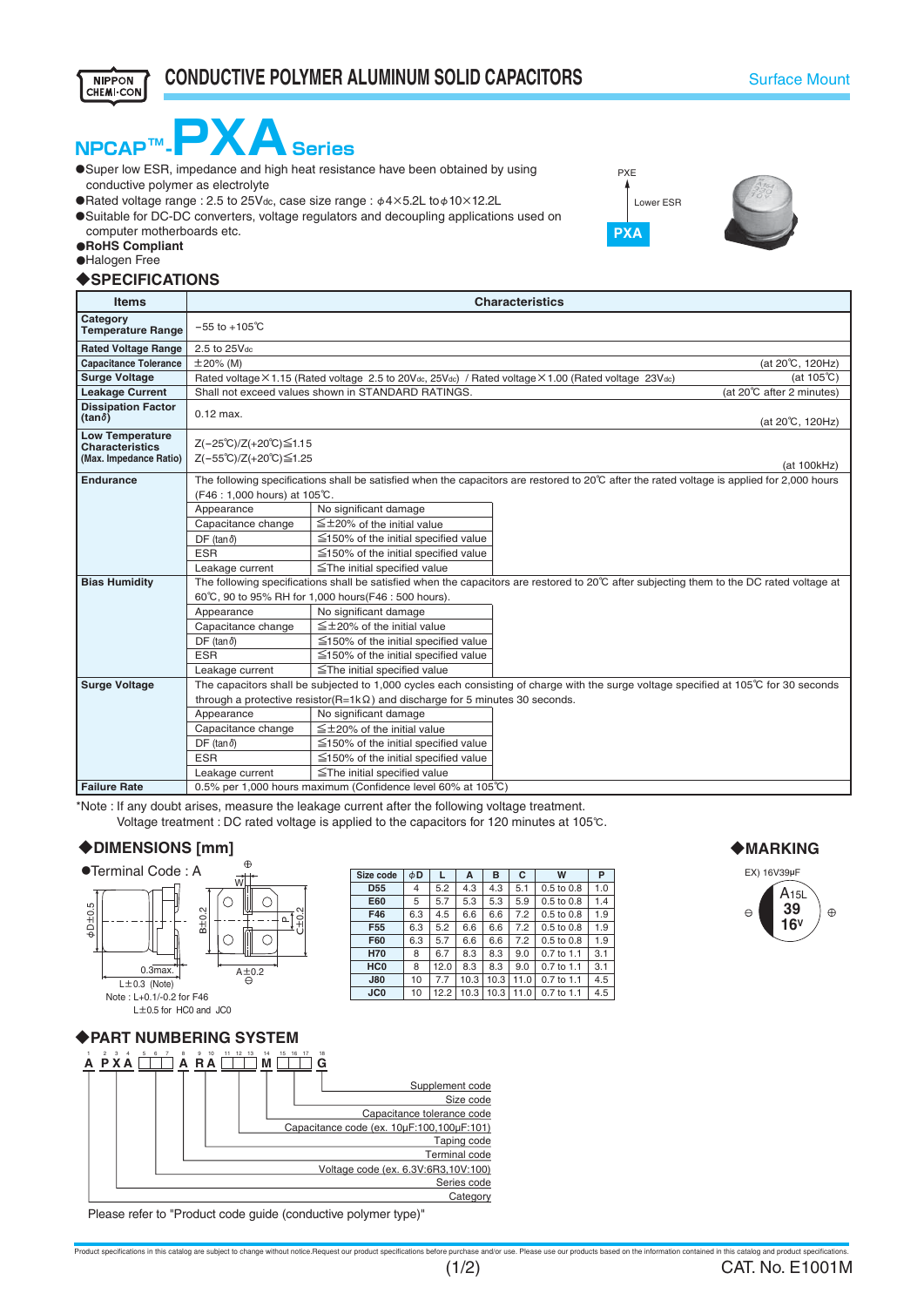

### ◆**STANDARD RATINGS**

| <b>WV</b><br>$($ Vdc $)$ | Cap<br>$(\mu F)$ | <b>Size</b><br>code | Leakage<br>current<br>$(\mu$ Amax/<br>after<br>2 min.) | <b>ESR</b><br>(momax/20°C.<br>100k to 300kHz) | <b>Rated ripple</b><br>current<br>(mArms/105℃,<br>100kHz) | Part No.           | <b>WV</b><br>$(V_{dc})$ | Cap<br>$(\mu F)$ | <b>Size</b><br>code | Leakage<br>current<br>$(\mu$ Amax/<br>after<br>2 min.) | <b>ESR</b><br>(mΩmax/20℃,<br>100k to 300kHz) | <b>Rated ripple</b><br>current<br>(mArms/105℃.<br>100kHz) | Part No.           |
|--------------------------|------------------|---------------------|--------------------------------------------------------|-----------------------------------------------|-----------------------------------------------------------|--------------------|-------------------------|------------------|---------------------|--------------------------------------------------------|----------------------------------------------|-----------------------------------------------------------|--------------------|
|                          | 220              | F <sub>55</sub>     | 110                                                    | 25                                            | 2.500                                                     | APXA2R5ARA221MF55G |                         | 4.7              | D <sub>55</sub>     | 24.0                                                   | 240                                          | 670                                                       | APXA100ARA4R7MD55G |
|                          | 220              | F60                 | 110                                                    | $\overline{25}$                               | 2.500                                                     | APXA2R5ARA221MF60G |                         | 6.8              | D <sub>55</sub>     | 34.0                                                   | 240                                          | 670                                                       | APXA100ARA6R8MD55G |
| 2.5                      | 560              | H70                 | 280                                                    | 23                                            | 3,100                                                     | APXA2R5ARA561MH70G |                         | 10               | D <sub>55</sub>     | 50.0                                                   | 220                                          | 700                                                       | APXA100ARA100MD55G |
|                          | 680              | HC <sub>0</sub>     | 340                                                    | 12                                            | 4,770                                                     | APXA2R5ARA681MHC0G |                         | 15               | D <sub>55</sub>     | 75.0                                                   | 200                                          | 740                                                       | APXA100ARA150MD55G |
|                          | ,000             | <b>J80</b>          | 500                                                    | 19                                            | 4,240                                                     | APXA2R5ARA102MJ80G | 10                      | 33               | E60                 | 66.0                                                   | 40                                           | 1,270                                                     | APXA100ARA330ME60G |
|                          | .500             | JC <sub>0</sub>     | 750                                                    | 10                                            | 5,500                                                     | APXA2R5ARA152MJC0G |                         | 47               | E60                 | 94.0                                                   | 40                                           | 1,270                                                     | APXA100ARA470ME60G |
|                          | 33               | D <sub>55</sub>     | 66.0                                                   | 200                                           | 740                                                       | APXA4R0ARA330MD55G |                         | 47               | F46                 | 235                                                    | 41                                           | 1,560                                                     | APXA100ARA470MF46G |
|                          | 100              | F55                 | 80.0                                                   | $\overline{26}$                               | 2,450                                                     | APXA4R0ARA101MF55G |                         | 47               | F60                 | 94.0                                                   | 31                                           | 2,250                                                     | APXA100ARA470MF60G |
|                          | 100              | F60                 | 80.0                                                   | 26                                            | 2,450                                                     | APXA4R0ARA101MF60G |                         | 56               | F55                 | 112                                                    | 31                                           | 2,250                                                     | APXA100ARA560MF55G |
|                          | 120              | F46                 | 240                                                    | 38                                            | 1,710                                                     | APXA4R0ARA121MF46G |                         | 56               | F60                 | 112                                                    | 31                                           | 2,250                                                     | APXA100ARA560MF60G |
|                          | 150              | E60                 | 120                                                    | 30                                            | 1,490                                                     | APXA4R0ARA151ME60G |                         | 120              | H70                 | 240                                                    | 27                                           | 2,800                                                     | APXA100ARA121MH70G |
|                          | 150              | F <sub>55</sub>     | 120                                                    | $\overline{26}$                               | 2,450                                                     | APXA4R0ARA151MF55G |                         | 150              | <b>H70</b>          | 300                                                    | $\overline{27}$                              | 2,800                                                     | APXA100ARA151MH70G |
|                          | 150              | F60                 | 120                                                    | $\overline{26}$                               | 2,450                                                     | APXA4R0ARA151MF60G |                         | 270              | HCO                 | 540                                                    | 14                                           | 4,420                                                     | APXA100ARA271MHC0G |
| $\overline{4}$           | 220              | H70                 | 176                                                    | 25                                            | 3,020                                                     | APXA4R0ARA221MH70G |                         | 270              | <b>J80</b>          | 540                                                    | 24                                           | 3,770                                                     | APXA100ARA271MJ80G |
|                          | 330              | H70                 | 264                                                    | 25                                            | 3,020                                                     | APXA4R0ARA331MH70G |                         | 330              | HC <sub>0</sub>     | 660                                                    | 14                                           | 4,420                                                     | APXA100ARA331MHC0G |
|                          | 470              | <b>J80</b>          | 376                                                    | 20                                            | 4,130                                                     | APXA4R0ARA471MJ80G |                         | 330              | <b>J80</b>          | 660                                                    | 24                                           | 3,770                                                     | APXA100ARA331MJ80G |
|                          | 560              | HC <sub>0</sub>     | 448                                                    | $\overline{12}$                               | 4,770                                                     | APXA4R0ARA561MHC0G | 16                      | 470              | JC <sub>0</sub>     | 940                                                    | 12                                           | 5,300                                                     | APXA100ARA471MJC0G |
|                          | 680              | $\overline{J80}$    | 544                                                    | $\overline{20}$                               | 4,130                                                     | APXA4R0ARA681MJ80G |                         | 560              | JCO                 | 1,120                                                  | 12                                           | 5,300                                                     | APXA100ARA561MJC0G |
|                          | 820              | JC <sub>0</sub>     | 656                                                    | 10                                            | 5,500                                                     | APXA4R0ARA821MJC0G |                         | 3.3              | D <sub>55</sub>     | 26.0                                                   | 260                                          | 660                                                       | APXA160ARA3R3MD55G |
|                          | 1,200            | JC <sub>0</sub>     | 960                                                    | 10                                            | 5,500                                                     | APXA4R0ARA122MJC0G |                         | 22               | E60                 | 70.4                                                   | 45                                           | 1,210                                                     | APXA160ARA220ME60G |
|                          | $\overline{22}$  | $\overline{D55}$    | 69.0                                                   | 200                                           | 740                                                       | APXA6R3ARA220MD55G |                         | 22               | F46                 | 176                                                    | 45                                           | 1,490                                                     | APXA160ARA220MF46G |
|                          | 47               | E60                 | 59.2                                                   | 35                                            | 1,380                                                     | APXA6R3ARA470ME60G |                         | 33               | F60                 | 106                                                    | 37                                           | 2,050                                                     | APXA160ARA330MF60G |
|                          | 68               | F60                 | 85.6                                                   | $\overline{27}$                               | 2,400                                                     | APXA6R3ARA680MF60G |                         | 39               | F <sub>55</sub>     | 125                                                    | 37                                           | 2,050                                                     | APXA160ARA390MF55G |
|                          | 82               | F46                 | 267                                                    | 40                                            | 1,670                                                     | APXA6R3ARA820MF46G |                         | 39               | F60                 | 125                                                    | 37                                           | 2,050                                                     | APXA160ARA390MF60G |
|                          | 82               | F <sub>55</sub>     | 103                                                    | 27                                            | 2,400                                                     | APXA6R3ARA820MF55G |                         | 82               | H70                 | 262                                                    | 30                                           | 2,700                                                     | APXA160ARA820MH70G |
|                          | 82               | F60                 | 103                                                    | 27                                            | 2,400                                                     | APXA6R3ARA820MF60G |                         | 150              | <b>J80</b>          | 480                                                    | 26                                           | 3,430                                                     | APXA160ARA151MJ80G |
|                          | 100              | E60                 | 126                                                    | 35                                            | 1,380                                                     | APXA6R3ARA101ME60G |                         | 180              | HC <sub>0</sub>     | 576                                                    | 16                                           | 4,360                                                     | APXA160ARA181MHC0G |
|                          | 100              | F46                 | 315                                                    | 40                                            | 1,670                                                     | APXA6R3ARA101MF46G |                         | 180              | <b>J80</b>          | 576                                                    | $\overline{26}$                              | 3,430                                                     | APXA160ARA181MJ80G |
|                          | 100              | F <sub>55</sub>     | 126                                                    | 27                                            | 2,400                                                     | APXA6R3ARA101MF55G |                         | 220              | JC <sub>0</sub>     | 704                                                    | 14                                           | 5,050                                                     | APXA160ARA221MJC0G |
| 6.3                      | 100              | F60                 | 126                                                    | 27                                            | 2,400                                                     | APXA6R3ARA101MF60G |                         | 330              | JC <sub>0</sub>     | 1,050                                                  | 14                                           | 5,050                                                     | APXA160ARA331MJC0G |
|                          | 120              | F60                 | 151                                                    | 27                                            | 2,400                                                     | APXA6R3ARA121MF60G |                         | 15               | F46                 | 150                                                    | $\overline{57}$                              | 1,300                                                     | APXA200ARA150MF46G |
|                          | 150              | H70                 | 189                                                    | 25                                            | 3,020                                                     | APXA6R3ARA151MH70G | 20                      | 22               | F <sub>55</sub>     | 88.0                                                   | 50                                           | 1,650                                                     | APXA200ARA220MF55G |
|                          | 220              | H70                 | 277                                                    | $\overline{25}$                               | 3,020                                                     | APXA6R3ARA221MH70G |                         | 22               | F60                 | 88.0                                                   | 50                                           | 1,650                                                     | APXA200ARA220MF60G |
|                          | 330              | <b>J80</b>          | 416                                                    | 20                                            | 4,130                                                     | APXA6R3ARA331MJ80G |                         | 39               | H70                 | 156                                                    | 45                                           | 2,000                                                     | APXA200ARA390MH70G |
|                          | 390              | HC <sub>0</sub>     | 491                                                    | 12                                            | 4,770                                                     | APXA6R3ARA391MHC0G |                         | 47               | H70                 | 188                                                    | 45                                           | 2,000                                                     | APXA200ARA470MH70G |
|                          | 470              | HC <sub>0</sub>     | 592                                                    | 12                                            | 4,770                                                     | APXA6R3ARA471MHC0G |                         | 82               | <b>J80</b>          | 328                                                    | 40                                           | 2,500                                                     | APXA200ARA820MJ80G |
|                          | 470              | <b>J80</b>          | 592                                                    | 20                                            | 4,130                                                     | APXA6R3ARA471MJ80G |                         | 150              | JC <sub>0</sub>     | 600                                                    | 20                                           | 4,320                                                     | APXA200ARA151MJC0G |
|                          | 680              | JC <sub>0</sub>     | 857                                                    | 10                                            | 5,500                                                     | APXA6R3ARA681MJC0G | 23                      | 15               | F46                 | 172                                                    | $\overline{57}$                              | 1,300                                                     | APXA230ARA150MF46G |
|                          | 820              | JC <sub>0</sub>     | 1,030                                                  | 10                                            | 5,500                                                     | APXA6R3ARA821MJC0G |                         | 10               | F60                 | 125                                                    | 65                                           | 1,500                                                     | APXA250ARA100MF60G |
|                          |                  |                     |                                                        |                                               |                                                           |                    | 25                      | 22               | H70                 | 275                                                    | 50                                           | 1,800                                                     | APXA250ARA220MH70G |
|                          |                  |                     |                                                        |                                               |                                                           |                    |                         | 39               | <b>J80</b>          | 488                                                    | 45                                           | 2,100                                                     | APXA250ARA390MJ80G |